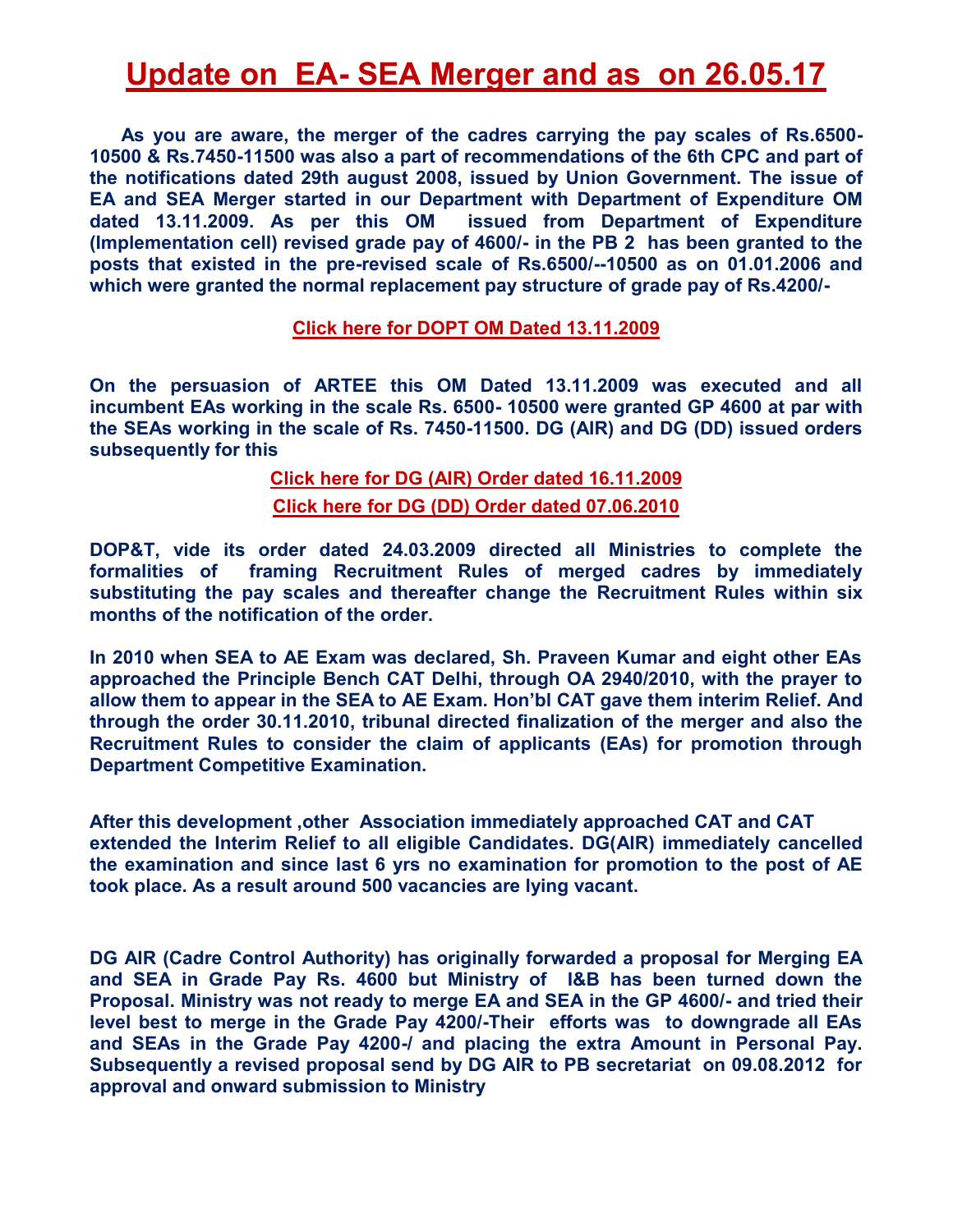**Ministry made several attempts and in the hearing of contempt petition in Praveen Kumar case they informed the court that merger in 4200 GP is over and the remaining task is only for framing amended RR for the merged cadre of SEA and EA.** 

### **[Click here for the Progress report in the matter of merger of EA and SEA and](http://arteeindia.org/central/2017/Progess_Report_Submitted_in_CAT_.pdf)  [finalization of RR,submitted by MIB in the hearing of Contempt Petition in Praveen](http://arteeindia.org/central/2017/Progess_Report_Submitted_in_CAT_.pdf)  [Kumar Case](http://arteeindia.org/central/2017/Progess_Report_Submitted_in_CAT_.pdf)**

14. That with the approval of DoPT and Ministry of Finance, one action i.e. merger of SEA and EA is complete. However, the follow action i.e. merger of start and also interest.<br>up action for amendment of the Recruitment Rules, has also been up action for americancer of action i.e. amending the<br>initiated. As regards further course of action i.e. amending the recruitment rules, the proposal for amending the Recruitment<br>recruitment rules, the proposal for amending the Recruitment Rules on the basis of the decision to merge the posts of Engineering Assistant and Senior Engineering Assistant received<br>Engineering Assistant and Senior Engineering Assistant received Engineering Assistant and Source<br>from DG. Doordarshan is presently under examination in the Ministry of Information and Broadcasting. The framing of<br>Ministry of Information and Broadcasting. The framing of Delay of the merged posts of SEA and EA will again

### **From the para 14. Which is re produced above MIB informed the tribunal that merger of SEA and EA is complete.**

**But present central office prevented further negative developments in this matter with effective interventions at different levels. The fact that all EA with CG status was not in 6500 scale was the main obstacle for us.** 

**In November 2012, Prasar Bharati was about to issue the orders for merging Engineering Assistant and Senior Engineering Assistant in Rs.4200/- GP instead of Rs.4600/- GP with designation Jr. Engineer by putting extra amount in Personal Pay. This was approved by DoPT and DoEXP also. At that time all Associations were de recognized. No one was ready to meet us. The merger in 4200 GP was almost done. Sensing the urgency ARTEE launched an EMAIL drive. We gave a call to send mails to Hon'ble Minister I & B and CEO, Prasar Bharati. as a result the email IDs of both to Hon'ble Minister I & B and CEO jammed. Management sensed the seriousness of the issue and ARTEE President got a call from an Ex E.in.C. who was working as consultants in Prasar Bharati and he asked ARTEE President to meet Sh. V.A.M.Hussain, Member(P) in Nov'2012. ARTEE President had a detailed Meeting with M(P) in presence of Sh. R. Vekateshwarulu, ADG(A), Prasar Bharati. When ARTEE President explained the issue in detail, both M(P) and ADG(A) acknowledged our concern and he agreed to send a revised proposal to Ministry. This thing was acknowledged later in the Article by CEO in the title "From the desk of CEO". (copy attached).**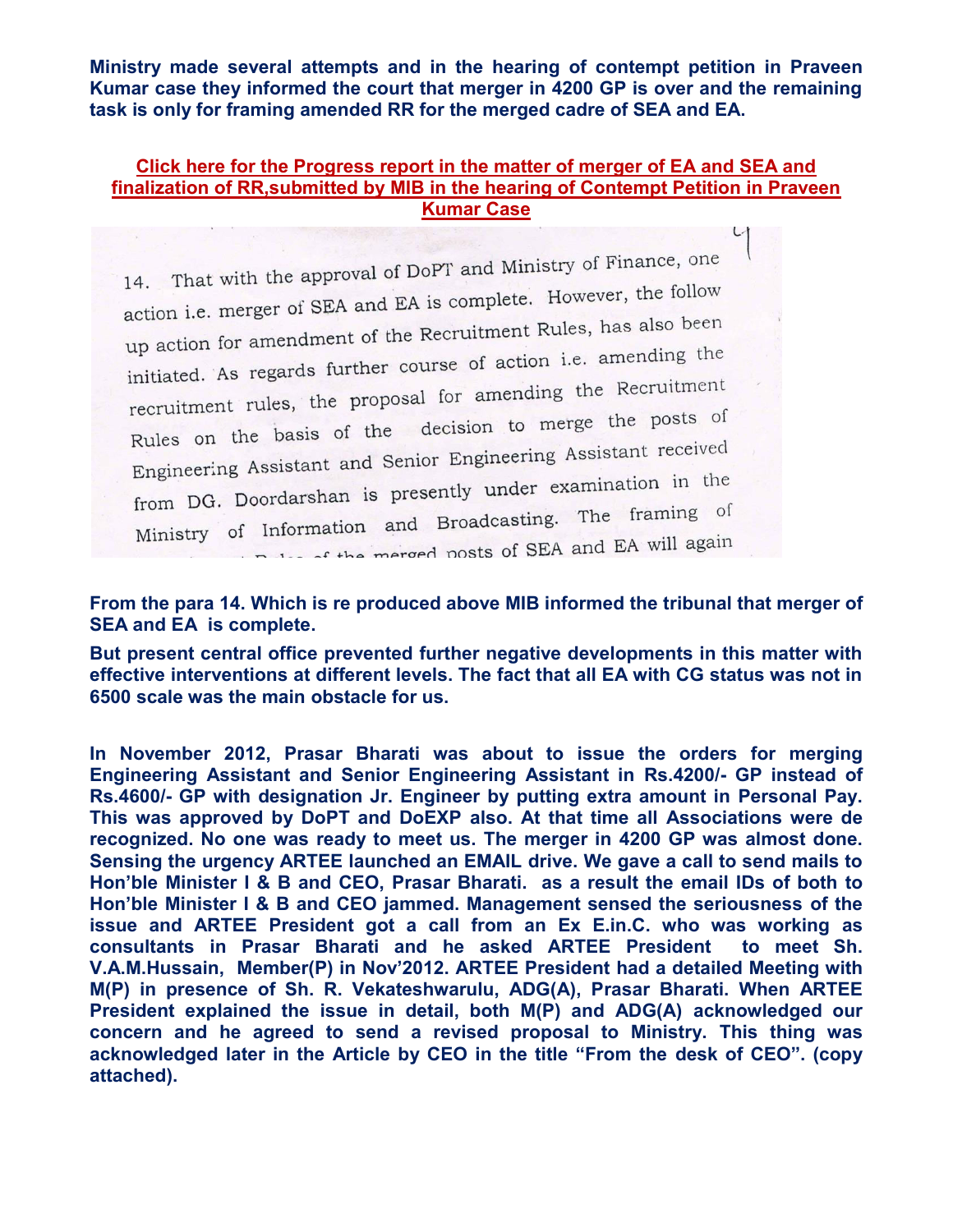**But the efforts from various corners continued to downgrade EA to GP 4200/-and on 8th July 2014,DG (AIR) issued an order to merge EA and SEA in GP 4200 with the designation Jr. Engineer.** 

**[Click here for Order dated 08.07.14 Issued by DG AIR](http://arteeindia.org/central/2014/EA%204200%20-%20DG%20AIR%20Speaking%20Order.pdf)** 

**Para number 6 and 7 of the speaking order issued is re produced below.** 

Rs. 6500-10500/- Has hever better in regulation of pay for those Engineering<br>this Directorate is seeking clarification on regulation of pay for those Engineering this Directorate is seeking clarification on regulation of pay for these 2006.<br>Assistant who have not reached the basic pay of Rs. 7450/-w.e.f. 1.1.2006.

Whereas, in the meantime Speaking Order No. 8/12/2012-S-IV (A) dated<br>Whereas, in the meantime Speaking Order No. 8/12/2012-S-IV (A) dated 6. Whereas, in the meantime Speaking Order No. 8/12/2012-3-10 (x) distributed in the matter of 10.09.2013 & 12.05.2014 have been issued by this Directorate in the matter of the speaking of A No. 1291/2013 and M.A. No 993/  $6^{\circ}$ 10.09.2013 & 12.05.2014 have been issued by this Directorate in the line of the 10.09.2013 & 12.05.2014 have been issued by this Directorate in the base of the CAT, PB, New CP(C) No. 593/2013 in O.A. No 1291/2013 and M.A. No 993/2013 filed PB, New<br>Joginder Kumar & another, Engineering Assistant before Hon'ble CAT, PB, New<br>Joginder Kumar & another, Engineering Assistant before Hon'ble CAT, PB, Joginder Kumar & another, Engineering Assistant before Hon bie CAT, the Unit of Information and Broadcasting vide<br>Delhi, consequent upon the advice of Ministry of Information and Broadcasting vide<br>Delhi, consequent upon th Jogineer Kurillar & aircrown the advice of Ministry of Information and Bioadcassing Tells.<br>Their letters No. 508/06/2012-BA(E) dated 28.06.2013 and No. 515/25/2013-BA(E)<br>their letters No. 508/06/2012-BA(E) dated 28.06.2013 Delhi, consequent apply 12012-BA(E) dated 28.06.2013 and No. 313/23/2012<br>their letters No. 508/06/2012-BA(E) dated 28.06.2013 and No. 313/23/2012<br>dated 14.2.2014 & 14.3.2014. In terms of their advice, Ministry of I&B has s dated 14.2.2014 w Harded pay scale of Rs. 6500-10500/- IS Prasal Bilarda Scale<br>that the said upgraded pay scale of Rs. 6500-10500/- IS Prasal Bilarda Scale<br>therefore DOP&T's OM No. 1/1/2008-IC dated 13.11.2009 may not be a that the sala dipyrrols of No. 1/1/2008-IC dated 13.11.2009 may not be approached<br>therefore DOP&T's OM No. 1/1/2008-IC dated 13.11.2009 may not be approached<br>and the pay scale of Engineering Assistants has never been furth the Ministry.

Whereas, Ministry of I&B vide their letter No. 515/25/2013-BA(E) dated<br>Whereas, Ministry of I&B vide their letter No. 515/25/2013-BA(E) dated T. Whereas; Ministry of 1&B vide their letter No. 515/25/2015-04(e)<br>14.2.2014 & 14.3.2014 has further stated that the issue relating to merger of cadre<br>14.2.2014 & 14.3.2014 has further stated that the issue relating to me 14.2.2014 & 14.3.2014 has further stated that the issue relating to more band-2 with<br>of Engineering Assistant and Senior Engineering Assistant in Pay Band-2 with<br>of Engineering Assistant and Senior Engineering Assistant in 14.2.2014 & 14.9.25 is and Senior Engineering Assistant in Fay Band<br>of Engineering Assistant and Senior Engineering Assistant in Fay Band<br>grade pay of Rs. 4200/- with a new designation "Junior Engineer" was already<br>grade p or Engineering 78. 4200/- with a new designation "Junior Engineer Way of Rs. 4200/-<br>settled vide Ministry's letter No. 501/02/2011-BA(E) dated 13.04.2012. Wherein<br>settled vide Ministry's letter No. 501/02/2011-BA(E) dated settled vide Ministry's letter No. 501/02/2011-BA(E) dated 13.04.2012<br>DG:AIR was asked in the same letter for submitting draft Recruitment Rules for the<br>DG:AIR was asked in the same letter for submitting draft Recruitment DG:AIR was asked in the same letter for submitting draft Recruitment Rules<br>above said merged post of Engineering Assistant & Sr. Engineering Assistant which<br>above said merged post of Engineering Assistant & Sr. Engineering business association. As such both Engineering Assistant & Sr. Engineering<br>is still under finalization. As such both Engineering Assistant & Sr. Engineering<br>is still under finalization. As such both Engineering Assistant & above salu merged por assuch both Engineering Assistant & St. Linguist is still under finalization. As such both Engineering Assistant & St. Linguist Assistant are now in the merged scale in PB-2 with Grade Pay of Rs. 4200 Assistant are now in the merged scale in PB-2 with Grade Pay of NS. 42007 then<br>new designation to be called as "Junior Engineer" and accordingly Recruitment<br>new designation to be called as "Junior Engineer is only under pr new designation to be called as "Junior Engineer and accordingly recently<br>Rules for the merged post i.e. Junior Engineer is only under process in the Ministry<br>Rules for the merged pay of Rs. 4600/- to Engineering Assistant Rules for the merged post i.e. Junior Engineer is only driver produced and not grant of grade pay of Rs. 4600/- to Engineering Assistant.

 $OC$ 

**As it is clear from the above, merger of EA and SEA in GP 4200/ with a new designation " Junior Engineer" was finalized by the MIB and it was settled vide MIB letter number 501/02/2011-(BA-E) 13.04.2012. The framing Recruitment Rules for the merged cadre only was under consideration in the MIB.** 

· appropriate cases.

And whereas, in view of forgoing facts & circumstances and also the  $10.$ aforesaid advice of Ministry of I&B No. 515/25/2013-BA(E) dated 14.2.2014 & 14.3.2014 & No. 501/02/2011-BA(E) dated 13.04.2012, the Competent Authority in supersession of all earlier communications has come to the conclusion that the pay of Engineering Assistant is in Pay Band-II'with grade pay Rs. 4200/-.

All zonal Heads of AIR & DDn and other concerned are requested to adhere 11. 11. All zonal Heads of AIR  $\alpha$  DDH and other concerned are the pay scale of<br>to the pay fixation of Engineering Assistant under their control in the pay scale of to the pay fixation of Engineering Assistant under their control in the pay<br>Pay Band- II (Rs. 9300-34800/-) with grade pay Rs. 4200/- to avoid any adverse Pay Band- II (Rs. 9300-34600/-) with grade pay NS. 42500.<br>Impact. In case, the pay of any such official has been fixed otherwise, corrective impact. In case, the pay of any such official has been interested to the concerned.

This issues with the approval of DG, All India Radio.

over

 $D.T. O.$ 

(Rajeev Saraswat) Dy. Director Admn. (E) For Director General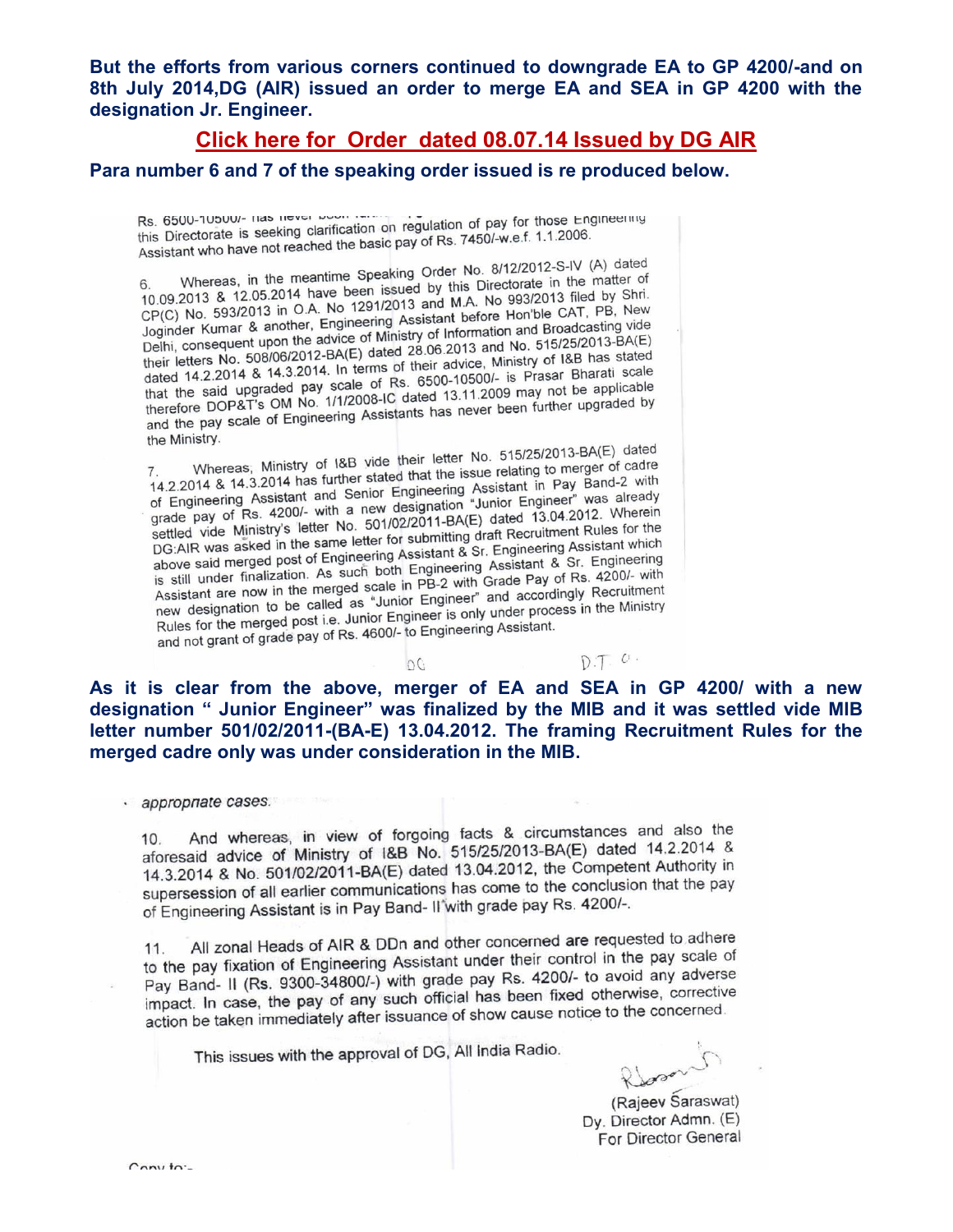**As per the para number 10 re produced above, DG AIR in suppression of all earlier communications declared that the Pay of the Engineering Assistant is in Pay Band II with GP 4200/- only. And as per para 11 , DG AIR instructed zonal heads adhere to the pay fixation in GP 4200/- ( re fixation o EA in GP 4200/-)** 

**ARTEE Central Office again retaliated in strong manner and Management was compelled to withdraw the order in a day. It should be remembered that it was only due to the effective and able intervention of present ARTEE Central Office only authorities forced to withdraw the order on same day itself.** 

### **[Click here for resentment letter submitted by ARTEE](http://arteeindia.org/central/2014/ARTEE%20resentment%20on%204200%20GP%20EA.pdf)**

#### **[Click here for DG \(AIR\) Order to Keep the 08.07.2014 Order in Abeyance.](http://arteeindia.org/central/2014/Withdrawl%20Merger%20Order.pdf)**

Prasar Bharati (India's Public Service Broadcaster) Directorate General: All India Radio S-IV (A) Section

# No. 14/18/2011-SIV(A) 292

Akashwani Bhawan, New Delhi. Dated: 08.07.2014

Reference is invited to this Directorate Speaking Order of even number dated 08.07.2014 regarding fixation of pay scale of Engineering Assistants of sub-ordinate Engineering Cadre of AIR &DDn.

The Association of Radio and Television Engineering Employees  $2.$ (ARTEE) vide their letter No. ARTEE/ P/ 244/07/2014 dated 08.07.2014 has represented against the applicability of certain set of Engineering Assistants of Subodinate Engineering Cadre of DG:AIR. Keeping in view the objections raised, the aforesaid Speaking Order stands withdrawn w.e.f.08.07.2014 and if need be fresh order will be issued in this regard after examining the issues raised in the representation in consultation with all the stakeholders including the Ministry of I&B/Prasar Bharati/Dop&T and Ministry of Finance.

> Ontarity<br>(D. K. Verna) Director (Admn.)-II For Director General

 **The effective intervention of present central Office of ARTEE not allowed MIB to proceed further with the finalization of Recruitment Rules with Grade Pay of Rs.4200/ for the merged cadre of EA and SEA.** 

 **After this we tried our best to get the verdict in EA(5K) in scale Rs. 6500-10500 Implemented to all EAs so that root cause is removed and when all EA and SEA are in GP 4600, department cannot execute their sinister plan to merge in 4200/-GP . We succeeded and all EAs(5K) were granted scale of Rs. 6500-10500. So now**